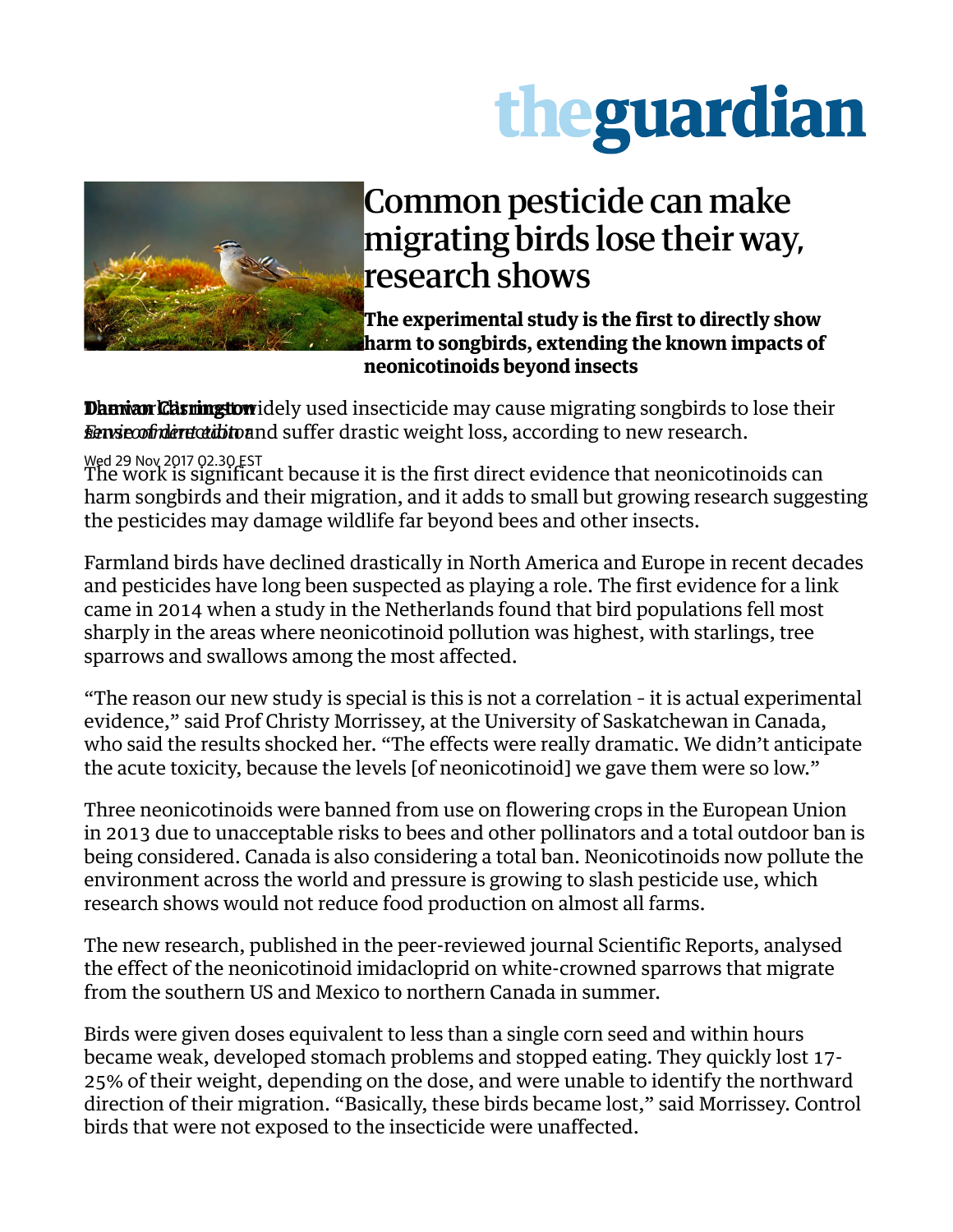The birds recovered their weight and sense of direction when tested after 14 days, but Morrissey said: "We know from other studies on many different species of migratory birds that if you are delayed by even a few days getting to your breeding ground, or you are in poor condition when you arrive, you have lower reproductive success. We know these effects are really important for population level changes."

Neonicotinoids are usually applied to seeds, so they can permeate the entire plant, and another new study shows that birds and other animals do eat spilled seeds. Charlotte Roy, in the Minnesota Department of Natural Resources in the US, found seed spills were common and eaten by many creatures.



Neonicotinoids are usually applied to seeds, which can be eaten by many different animals. Photograph: Daniel Acker/Bloomberg via Getty Images

"Everything from pheasant to blackbirds, house sparrows, deer, raccoons, bunnies, mice, squirrels. Lots of different animals are coming to the spills," said Roy. Her colleague Julia Ponder, at the University of Minnesota, said their work was in its early stages but is going to have "significant ramifications".

Morrissey said seed sowing coincides perfectly with when birds are migrating north, exposing them to harm: "They [the pesticides] are applied in spring which exactly overlaps the time when they are moving through these areas and many are stopping in agricultural fields to refuel along the journey."

A spokesman for Bayer, which makes imidacloprid, said: "Scientific evidence shows that imidacloprid has minimal environmental impact when used according to the label, including ingestion by seed-eating songbirds. We take the safety and environmental impact of our products seriously."

He said that songbirds typically remove the seed hull, which is where the insecticide is applied, and suggested that birds would therefore be unlikely to reach the dose levels tested. He added that studies of caged birds indicated a lack of interest in treated seeds if other food sources were available.